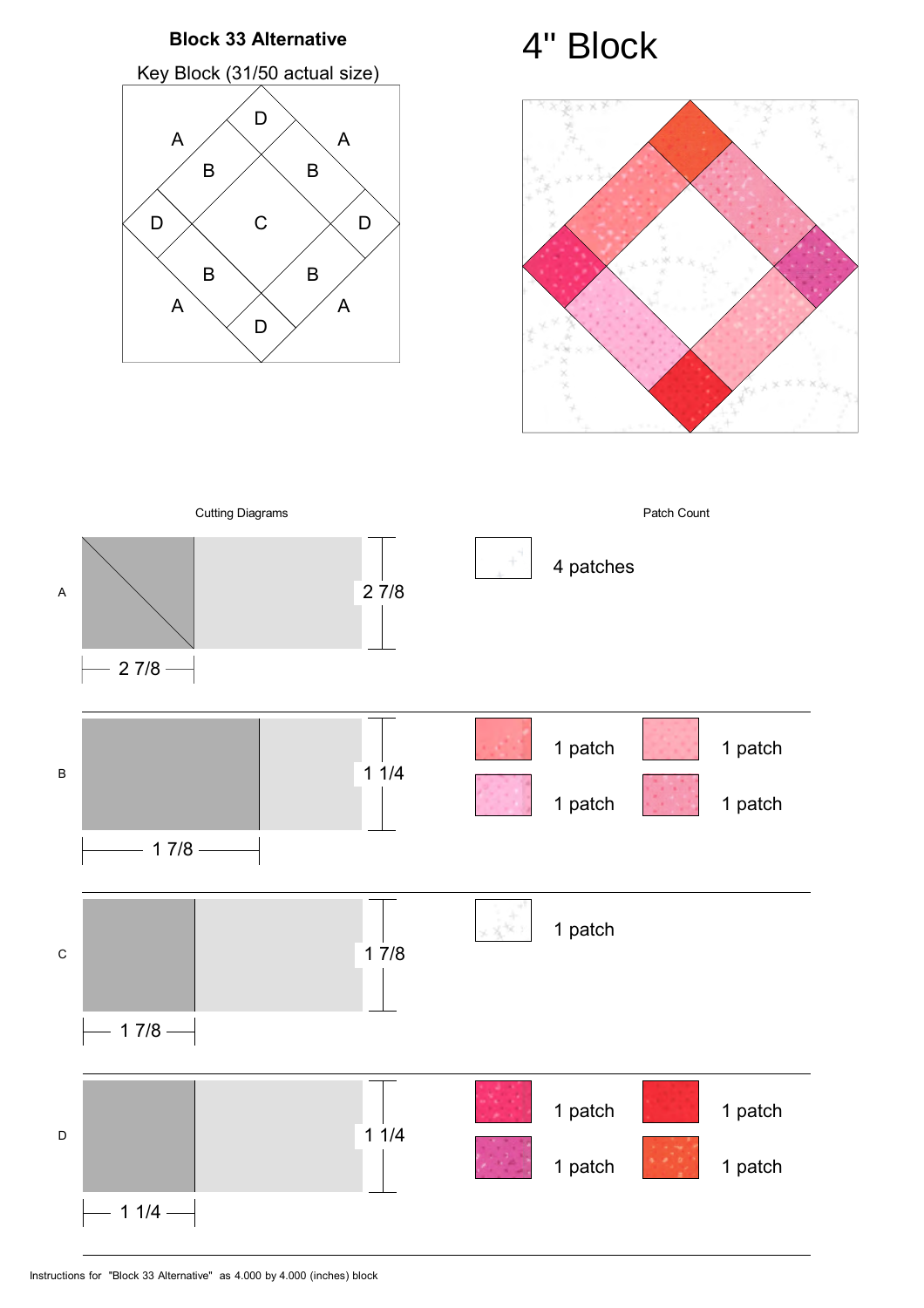#### **Block 33 Alternative**

Key Block (41/100 actual size)





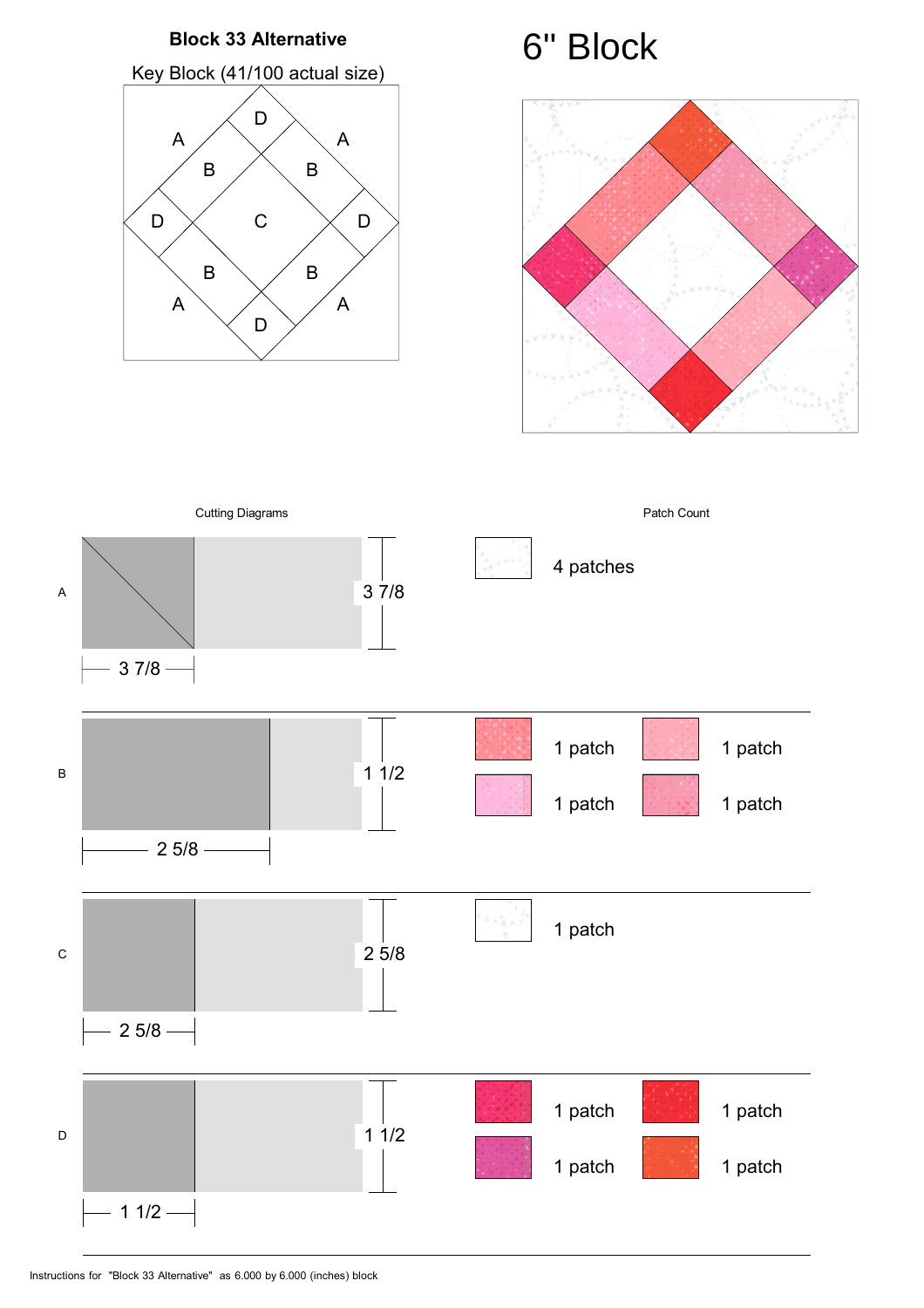#### **Block 33 Alternative**

Key Block (31/100 actual size)